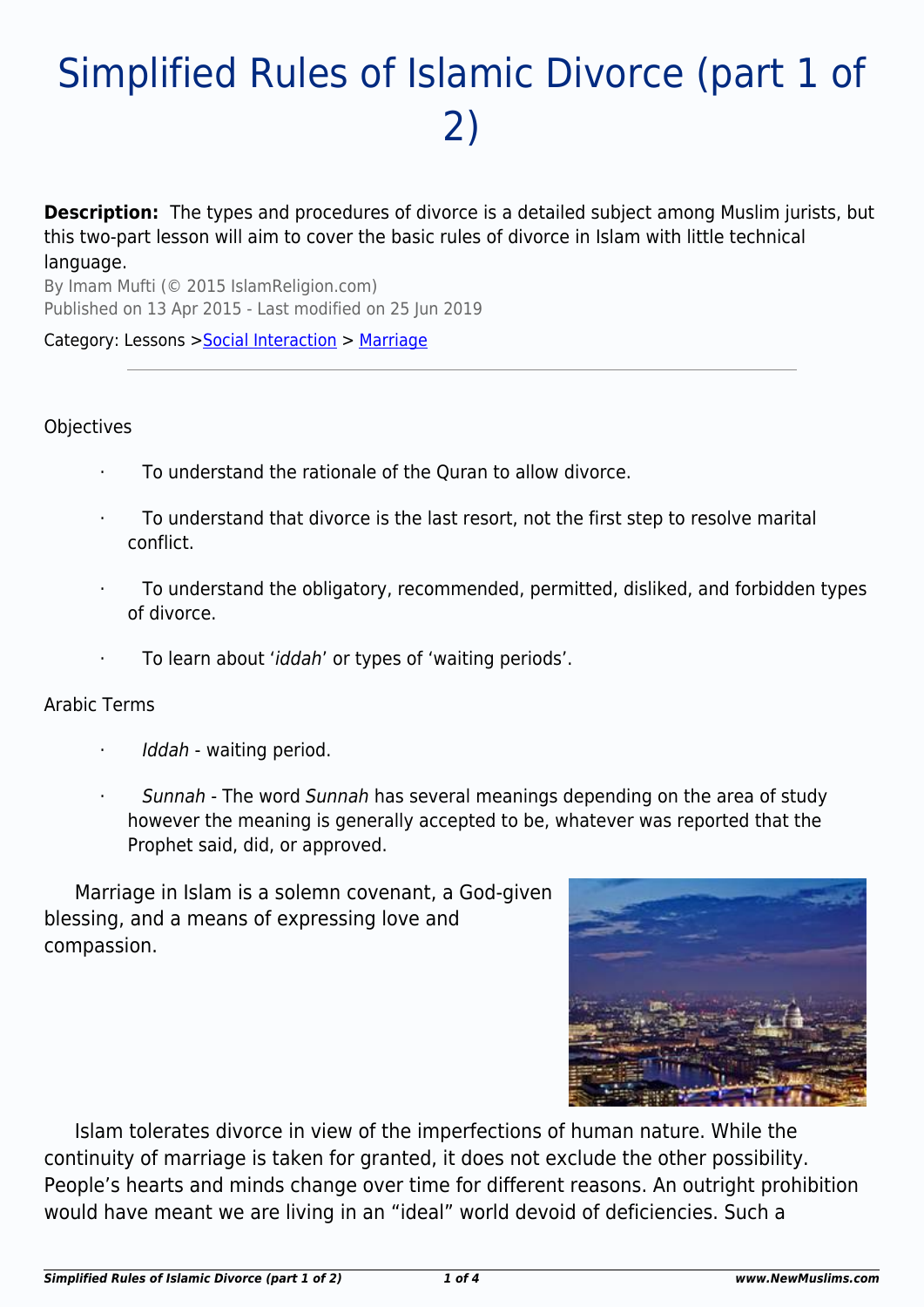prohibition would be incompatible with the Islamic ideology which prescribes only what is humanly attainable. The change may be unavoidable and lead to alienation between spouses and thus defeat the purpose of marriage. The Quran refers to grounds for divorce in this context. If the spouses may not be able to observe the limits set by Allah or implement His laws of marital life, then a divorce may be negotiated. Divorce is generally resorted to when marital life becomes impossible and there is little chance of reconciliation.

In the event of disputes between the spouses, the Quran has specified certain preliminary steps such as admonishment in a kind manner to settle the disputes and sustain the marriage. If these preliminary steps fail, an effort must be made to resolve the dispute by arbitration:

# **"If you fear a breach between them (husband and wife) appoint a judge from his family and judge from her family, if they both (arbitrators) wish for peace, Allah will cause their reconciliation. Allah is All-Knowing, the Most Great." (Quran 4:35)**

When all effort towards reconciliation fail and there is no prospect whatsoever of reconciliation, then in such an event the husband may exercise his right of divorce as an instrument of last resort.

Divorce is defined as 'dissolution of marriage' and is mentioned in the Quran and Sunnah. Since marriage is a contract, divorce is seen as dissolution of that contract and deemed to certain conditions.

# Categories of Divorce According to Five Rulings

## **1. Obligatory**

Divorce becomes obligatory when there is unbearable harm, usually on part of the wife.

#### **2. Disliked**

Divorce done without a pressing necessity is disliked. It is not allowed for a husband to divorce his wife if there is no good reason because it results in harm, stress, and emotional pain which is forbidden.

#### **3. Permissible**

Divorce is lawful when a marriage fails to realize its objectives.

#### **4. Recommended**

A husband is recommended to resort to divorce if the wife does not adhere to her basic religious duties, in cases of negligence to Allah's rights, or in cases of infidelity.

#### **5. Forbidden**

By scholarly consensus, divorce is forbidden during a woman's menstrual period or the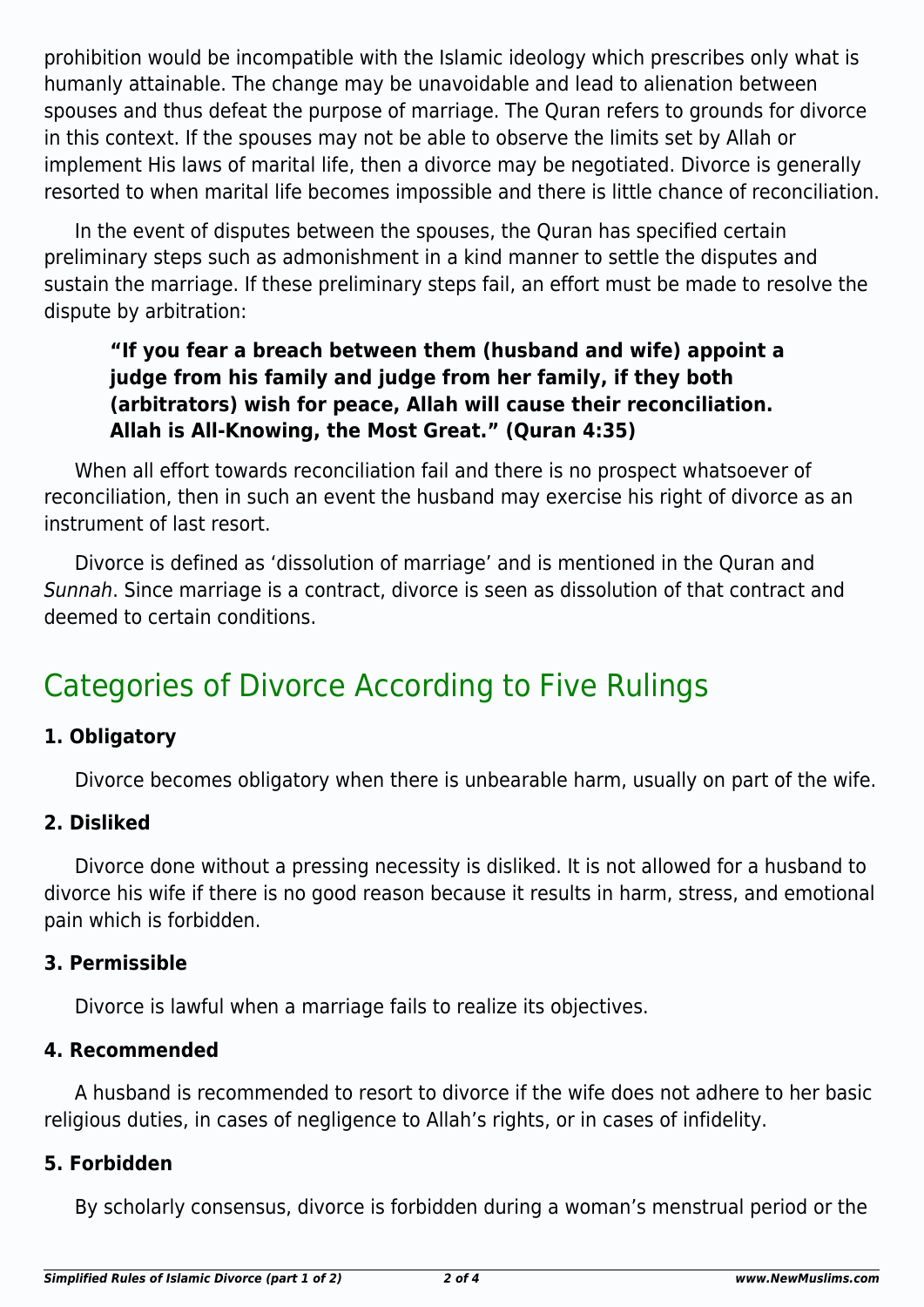interval between a woman's cycles in which they have enjoyed sexual intercourse.

<span id="page-2-1"></span>All factors related to divorce – timing, preceding steps, and consequences – are check points imposing limitations on divorce. Several conditions must be met before a divorce can be "pronounced" $[1]$  by the husband:

- a) The husband must be sane, conscious, alert, and free from excessive anger. If he acts under the influence of intoxications, his divorce is invalid according to some jurists.
- b) He must be free of external pressures. If he pronounces the divorce against his will, i.e. being under pressure, the pronouncement is void.
- c) There must be a clear intention on his part to terminate the marriage.
- d) Divorce must be given in the period of purity. The marriage contract cannot be cancelled at any time at the arbitrary will of the husband. The Quran state, 'When you divorce women, divorce them at their prescribed periods.' (Quran 65:1) The 'prescribed periods' referred to in the verse means the period of purity in which sexual relations have not taken place. The benefit of prescribing a fixed time is that the possibility of reconciliation remains, tempers may cool, and normal life may be restored in the period.

# Iddah or 'Waiting Period'

The concept of 'waiting period' will become clearer in the second lesson. For now, please understand the different types of iddah.

1. A woman who experiences menstruation, the mandatory period of waiting is three cycles:

### **'And divorced women shall wait for three menstrual periods.' (Quran 2:228)**

2. Women who have passed the age of monthly cycles, shall wait for a period of three months:

**'And those of your women who have passed the age of monthly courses, their prescribed period if they have doubt is three months, and for those (minors) who have no courses (it is the same).' (Quran 65:4)**

3. In the case of pregnant women, the 'waiting period' is until delivery of the child:

## **'The period of pregnant women is until they deliver their burdens.' (Quran 65:4)**

<span id="page-2-0"></span>Endnotes:

[\[1\]](#page-2-1) More details on this in Part 2